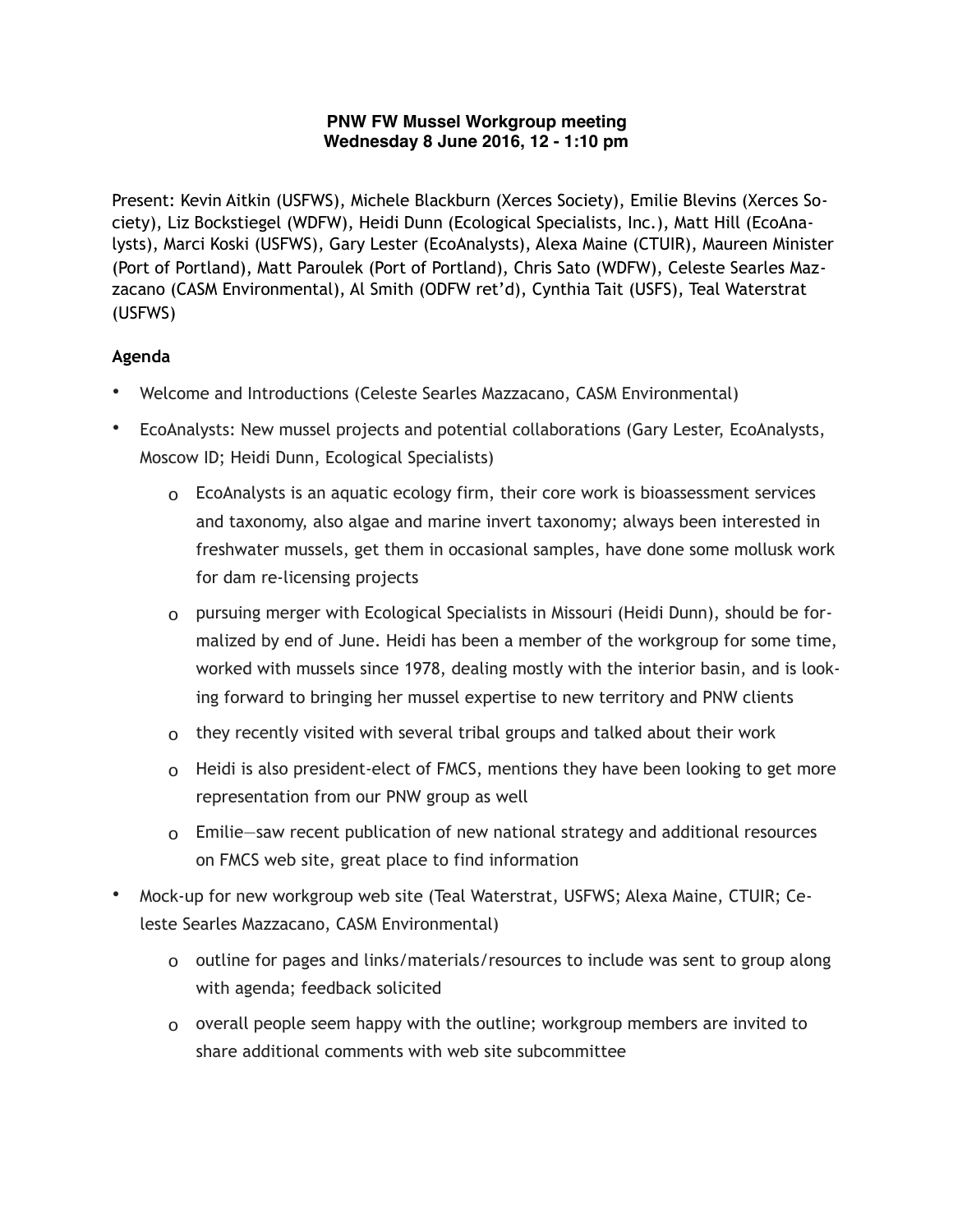- o Emilie—Xerces just filled their web site position, and the new hire will be available to work on the web site set-up in the coming months
- o Celeste—would like to connect with Xerces staff as soon as possible, plan is to have all the pages set up and then designated workgroup members will be responsible for maintaining and updating page
- o What will the page design look like?  $\rightarrow$  focusing just on content to start with, haven't determined what the site visuals will be; if there are web sites that members feel are particularly well-done, please share with Teal, Celeste and Alexa
- o Kevin—old web site is still available; we will likely keep it up until the new site is launched to maintain some web presence
- o field guide section is good; is Burch still relevant? Western names haven't changed as much, plus there is historic interest; can include links to sites with synonyms to help avoid confusion about species names
- o Cynthia—does workgroup have other social media presence? —> we have Facebook page and iNaturalist project page; Celeste tries to post items on a semi-regular basis but has been too busy lately to post a lot, knows that fresh content is needed to drive interest and get new "likes"
	- Cynthia chairs the Desert Fishes Habitat Partnership; they have Facebook "fish Fridays"—every other Friday they find something interesting about a desert fish and post it—regular postings are great for outreach
	- Teal, Cynthia, and Alexa are willing join the admin team for FB page, Celeste will set that up today
- Mussel die-off reporting (Emilie Blevins, Xerces Society; Teal Waterstrat & Kevin Aitkin, USFWS; Al Smith, ODFW ret'd; Celeste Searles Mazzacano, CASM Environmental)
	- o subgroup has been working a letter that members can share with their colleagues and partners to solicit information about mussel die-offs; draft shared with members prior to meeting
	- o Emilie will be collating the reports and set up a GoogleForms page that will allow people to report die-off data online
	- o Comments:
		- **EXED** should clarify that 1st URL in letter leads to a field guide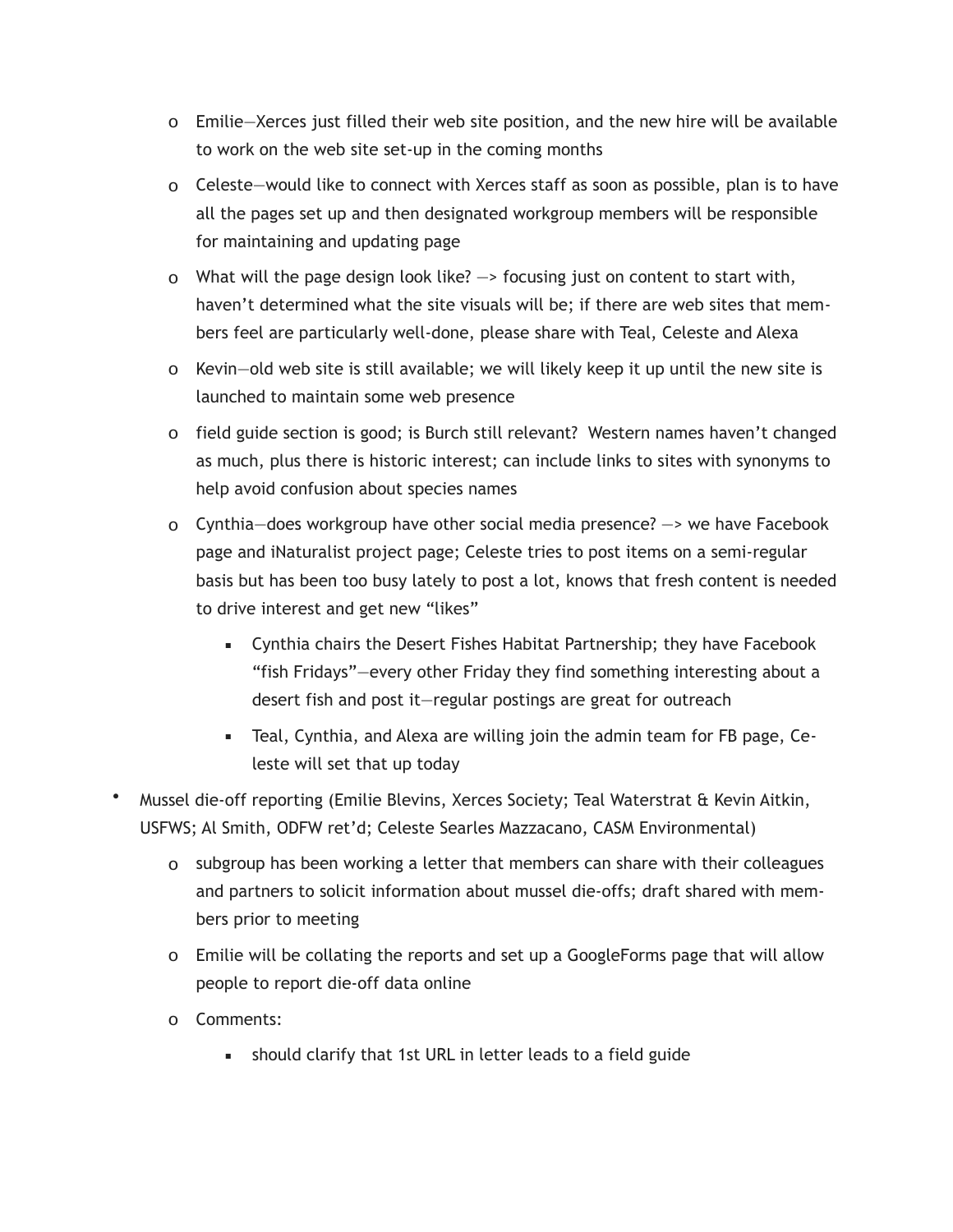- **.** if data submitted through GoogleForm, should be able to attach it directly to a GoogleSheet that could be shared with workgroup
- **•** past or just present & future? Emile has collected some past reports already, and it would be good to have as complete a database as possible; probably best to wait until GoogleForm is ready to roll and report it that way to save Emilie an extra data-entry step
- can we embed photos right into a GoogleForm? yes, send images to Emilie
- **EXECT** Heidi–FMCS is currently updating the AFS Monetary Values Book for fish and mussel kills; looking for examples of when these values have been used in the past as well as evidence of mussel kills. They will be sending survey to hatcheries soon to get info on monetary values, have also been compiling list of propagation facilities and they will send survey there as well. Heidi sent an example form with the kinds of data the committee is looking for to the group as guidance (i.e., location, date, cause, kill estimate, was there also a fish kill).
- Freshwater mussel citizen science project in Thurston County, Washington (Liz Bockstiegel, WDFW)
	- o working with Teal and Chris to develop project; goal is to do recon in streams in Thurston Co.; working now with partners and school districts to identify streams and volunteer groups
	- o want to raise awareness about freshwater mussels, still scoping out survey sites
	- o will submit data to Xerces, iNaturalist, WDFW
	- o hoping this pilot will spawn other and/or larger survey projects for WDFW databases (i.e. Priority Habitat and Species)
	- o How is permit issue being addressed? —> Liz and Teal will apply for STP and people will work under their supervision
	- o Thurston County stream team is very active in water quality and macroinvertebrate monitoring work, has large existing volunteer base, interested in getting into mussel surveys
	- o Teal and Chris—Liz has done an amazing job working on this, project will help show WDFW how important mussel work is, will be well-placed to start incorporating mussel work into regular surveys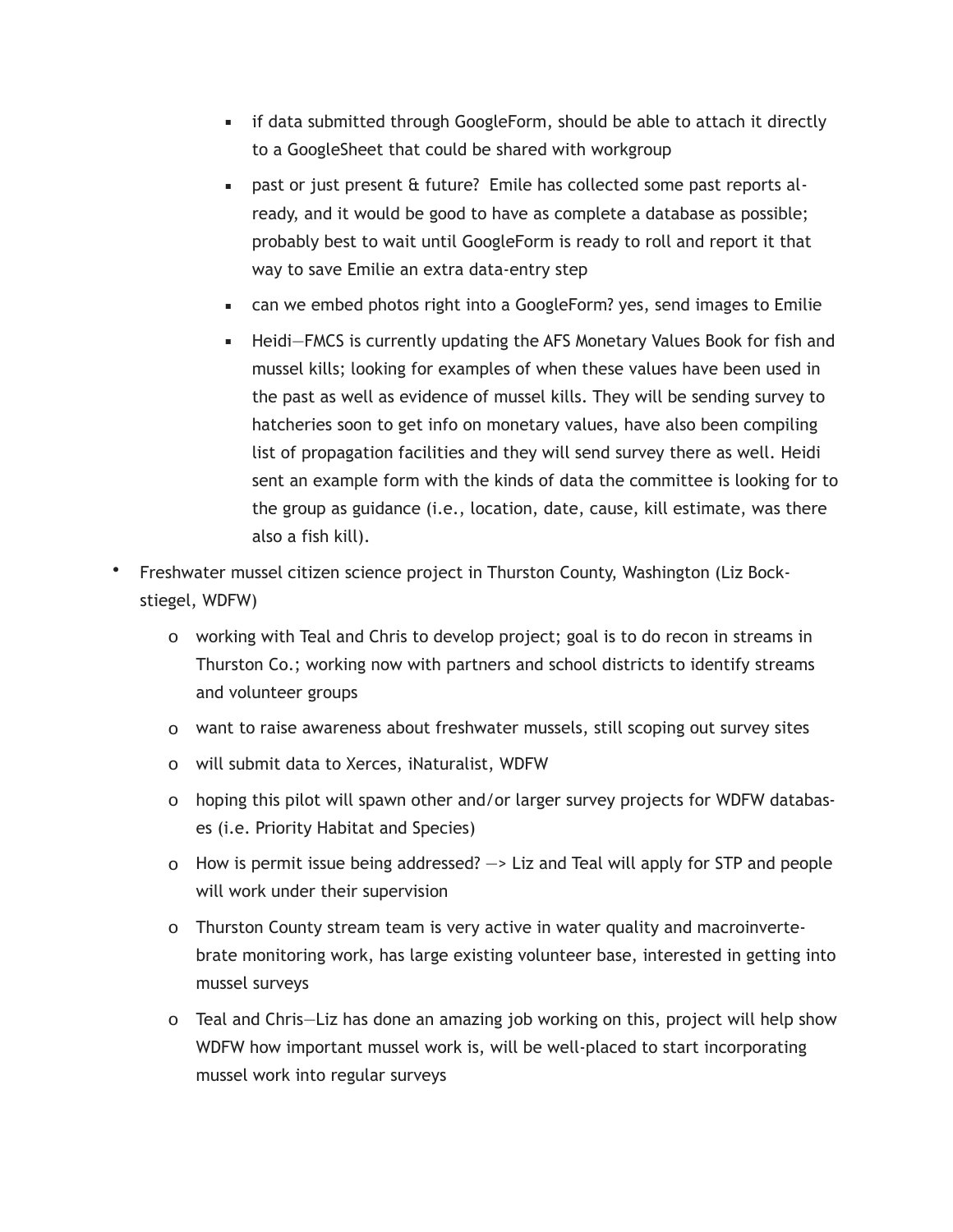- o probably start surveys in late July/early August; may start with presence/absence surveys to ID streams that will have more intensive surveys done next summer; if working with school groups will shift surveys to September, which is still a good time to be looking for mussels
- *Margaritifera falcata* projects in Clark County and beyond via Columbia River Fish & Wildlife Office (Marci Koski, USFWS)
	- o have funds for mussel work but relatively undefined at this point, 2016 will probably be more of a a planning year
	- o working with Sean Connelly (USFWS-OR), who recently hired a fellow who will be involved with Mussel Academy this summer and do some mussel outreach
	- o want to use funds to get more info about mussels in their region; want to figure out data needs, likely looking mostly at *M. falcata*; surveys were done in 2005 and want to repeat to see effects of urbanization
	- o if anyone in the group has ideas about specific data needs in this area, please share with Marci
	- o also looking for info on updated database —> need to go through Xerces to get a copy, e-mail Emilie [\(emilie.blevins@xerces.org](mailto:emilie.blevins@xerces.org))
	- o Emilie—Xerces is doing assessment of western species extinction risks, has identified watersheds that were never surveyed or surveyed long in the past, could share these locations publicly in future but leery of doing so now since it hasn't gone through external review yet; once published it will be able to view via interactive map on IUCN web site, but for right now people who will be out in the field can email her and she can send them a list of watersheds/streams of interest
		- **EXECT** Kevin—how is Xerces measuring urbanization?  $\rightarrow$  using GIS layers to see vegetation/impervious surfaces
		- Al—there are some streams he knows of where habitat has improved in urban areas; great to be able to have quantitative comparisons of past vs present, the west has really lagged behind on that
- McBride Slough mussel surveys for Port of Portland (Celeste Searles Mazzacano, CASM Environmental)
	- o project to remove and contain contaminated sediments via carbon capping and excavate to will be implemented in 2017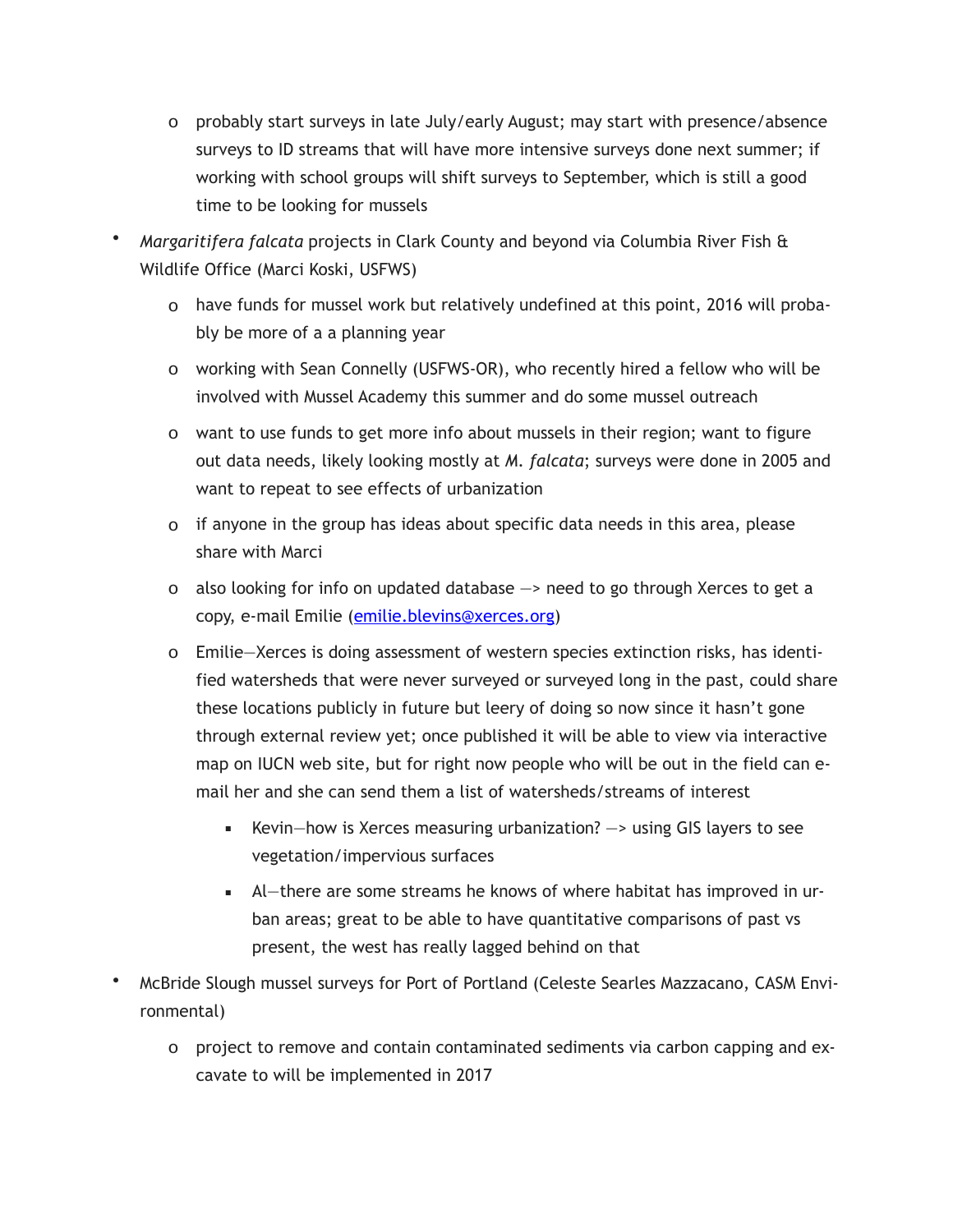- o last year the workgroup provided comments on the restoration plan urging the Port to do mussel surveys to determine whether salvage will be needed; McBride has not been surveyed previously but past surveys in the Slough revealed *Anodonta* both upstream and downstream
- o Port of Portland is working with CASM Environmental this year to assess potential mussel habitat in the project area and conduct surveys to see whether mussel salvage will be needed in 2017, so they can plan ahead; working at this site is complicated by the need to avoid suspending contaminated sediments while doing surveys
- Mussel projects in Crystal Springs Creek 2016 (Michele Blackburn, Xerces Society)
	- o mussel salvage relating to several culvert removals in SE PDX in areas where Anodonta present is planned for 8 July 2016 with BES; Al will be helping with survey and salvage along with Crystal Springs Partnership; fish salvage and construction will begin July 12
	- o 3rd year of volunteer-based surveys to look at recolonization in Crystal Springs Creek in Westmoreland Park after mussels were salvaged prior to a large restoration project there in 2013; no date set yet but will be in August, Michele will share final date with group in case anyone would like to come out and help
	- o Al—who is doing the fish rescue? —> not sure, possibly ODFW
	- o Celeste—was working at park last week and found shell of predated adult *Anodonta* well into the park, not a tagged (rescued/recolonizer) mussel but encouraging; people have seen otters at the park so they may be finding mussels to eat
- Additional items/announcements
	- o Celeste is teaching a 2-day mussel class at Portland Sate University on 11-12 August 2016 as part of their Environmental Professional Program (EPP 725). Al taught this course 4 times in the past 10 years or so; it is aimed at people who are already working as biologists, engineers, restorationists, etc. and want to learn more about mussel ecology, conservation, identification, and survey and salvage techniques. Feel free to distribute information to anyone who might be interested; course details at <http://tinyurl.com/hq3w44d>
	- o When is the next FMCS symposium? —> March 26-30, 2017 in Cleveland OH; want to do a snail workshop on Sunday and a more advanced mussel ID class that Tom Waters will be teaching; theme is "ecosystems and what mussels can do for us"; next one after that will be in Austin TX in 2019, still considering ideas for 2018 workshop